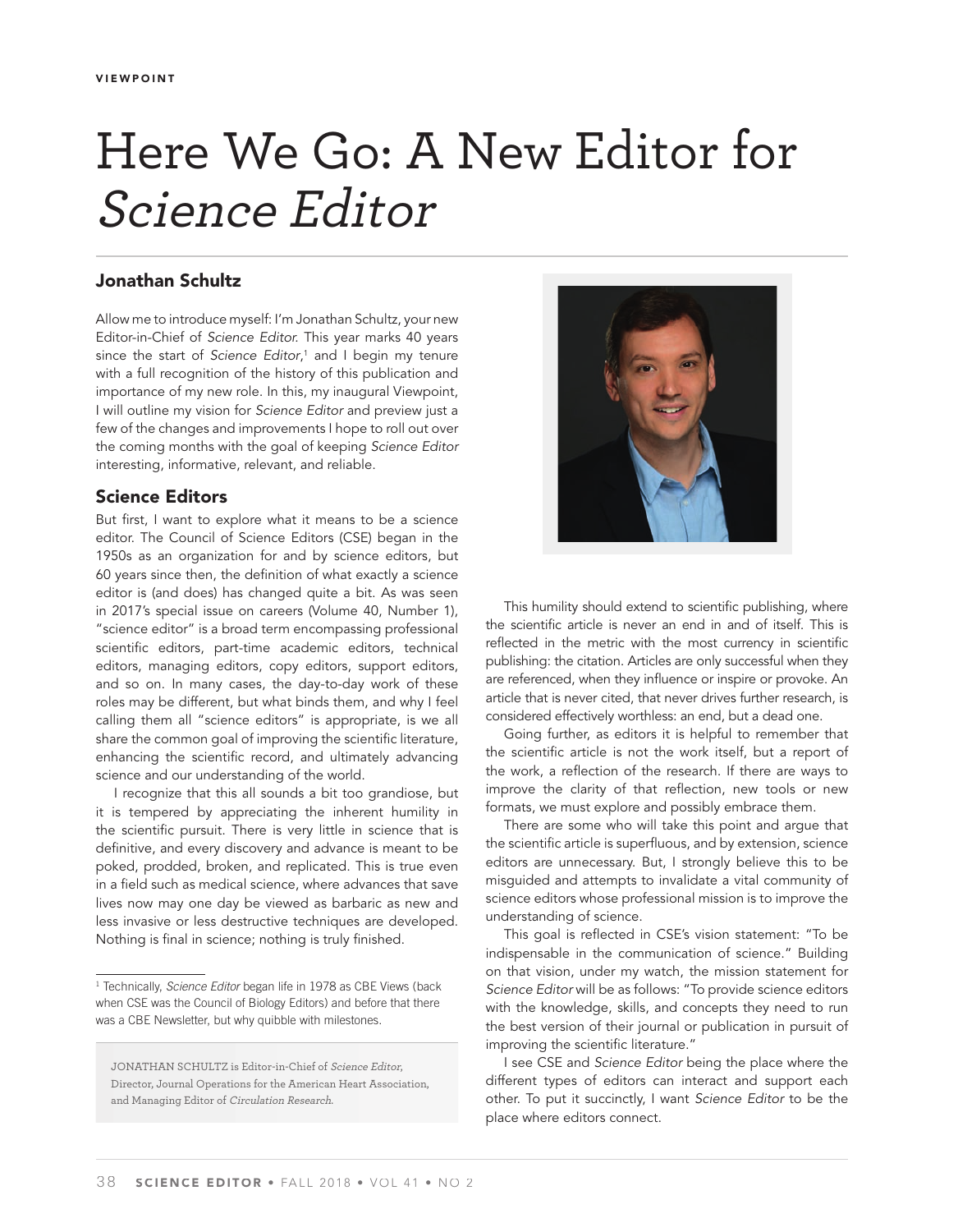### **A Vital Community**

It is fitting then that the focus of this, my inaugural issue as EIC, is on articles from the recent CSE Annual Meeting held in New Orleans. Each May, hundreds of science editors and other scientific publishing professional gather at CSE's annual meeting to discuss recent developments, share tips and tricks, and learn from each other. I had the honor to cochair a wonderful program committee this year with Helen Atkins and just a handful of the interesting and informative sessions are described in the meeting reports in this issue.

As reported by Peter Olson, the meeting began with a truly fascinating keynote address by Dr Michael Mann entitled "The Hockey Stick and the Climate Wars: Dispatches from the Front Lines." The titular "hockey stick" describes the graph illustrating the increasing global warming trends over the last 1000 years with a sharp uptick in the last 200 years of human-influenced climate change. This graph adorns the cover of this issue along with a photo of the California wildfires, an increasingly (and depressingly) common image of one of the many effects climate change is having on our environment.

On a more encouraging note, Kristen Hauck reports on the session "It Takes a Village: A Strong Team Can Mitigate a Crisis," including stories of editors and journals who recovered from disaster; Nida Mohsin shares some tales from "At My Desk After CSE, Now What: Use Cases from CSE 2017;" Brit Stamey describes some "New Innovations in Peer Review;" Alison McGonagle-O'Connell explores "Innovation in Author Experience;" Mike Friedman describes "Using Production Metrics to Track Journals' Workflow;" and Stacy Christiansen details the "Short Course for Manuscript Editors," one of the many short courses offering by CSE in advance of the meeting.

A meeting report that highlights a session that typifies what makes CSE great is Kristin Inman's account of how editors-inchief, researchers, and publishers go about "Learning from One Another." As with the full meeting itself, it is a session like this that exemplifies the mission of CSE as a "dynamic community of editorial professionals dedicated to the responsible and effective communication of science." CSE, both as an organization and at the annual meeting, provides a wonderful opportunity for networking and sharing ideas and skills among encouraging professionals and it is my sincere hope that this continues onto the pages of Science Editor.

Along those lines, you likely wouldn't be reading an editorial from me if outgoing EIC Tracey DePellegrin hadn't asked me to be her Deputy Editor a few years back, and for that I am forever grateful. Tracey put together an excellent team, and I'm thrilled that Managing Editor Beverly Lindeen, Copy Chief Jessica LaPointe, and Technical Editor Leslie Neistadt have all agreed to continue their contributions.

As she outlines in her farewell article that bookends this issue, Tracey shepherded the creation of a new online platform for Science Editor and worked to better incorporate the perspective of working scientists and editors-in-chief. An example can be seen in our ongoing Editor's Perspective series; in this issue, Ryen White, new EIC of the Information Retrieval Journal, discusses making the transition from author and reviewer to editor and provides a unique perspective as there are 3 co-EICs at his journal. I plan to continue this focus on editors, the work of editing and running a journal, and the advancement of science through improving scientific communication.

#### **Moving Forward**

As noted, one of our proudest achievements during Tracey's tenure was the redesign of the print journal and development of a new Science Editor website, https:// www.csescienceeditor.org. Both have been well received, and I want to build upon these great foundations by ensuring that Science Editor publishes articles worthy of these platforms.

A question I have heard people ask in some form or another over the years is, "What exactly is Science Editor? Is it a research journal? A society newsletter? A blog?" Ultimately, it is all of those and more, and whereas this format fuzziness could be seen as a weakness, I believe it is an asset as it allows the publication to be everything an editor may need, be it case studies, original research, commentary, essays, or news. For more info on the types of articles we are interested in, readers should check out our new Author Information page (https://www.csescienceeditor. org/for-authors/information-for-authors/). Science Editor works best with a broad and diverse collection of authors, and I encourage all readers to contribute an article for consideration. Some other changes include the following:

Social Media. In 2018, any self-respecting new EIC will discuss how they plan to use social media to expand the reach of their publication and grow its readership. And I'm no different. We hope to leverage the solid social media presence of CSE's Facebook and Twitter accounts to see a greater distribution of, and discussion of, Science Editor articles online and will be implementing commenting on our site soon. I personally am only on Facebook to share photos of my kids, but I'm trying to be more active on Twitter and can be found at @jdgschultz. At least until someone tries to get me fired. In all seriousness, as much as Twitter can be a hellscape of screenshots and bad faith, it is also one of the best places to have your biases challenged and horizons expanded while meeting new people and finding exciting new voices.

Newsletter. Starting this September, in conjunction with the publication of this issue, we will begin distributing a